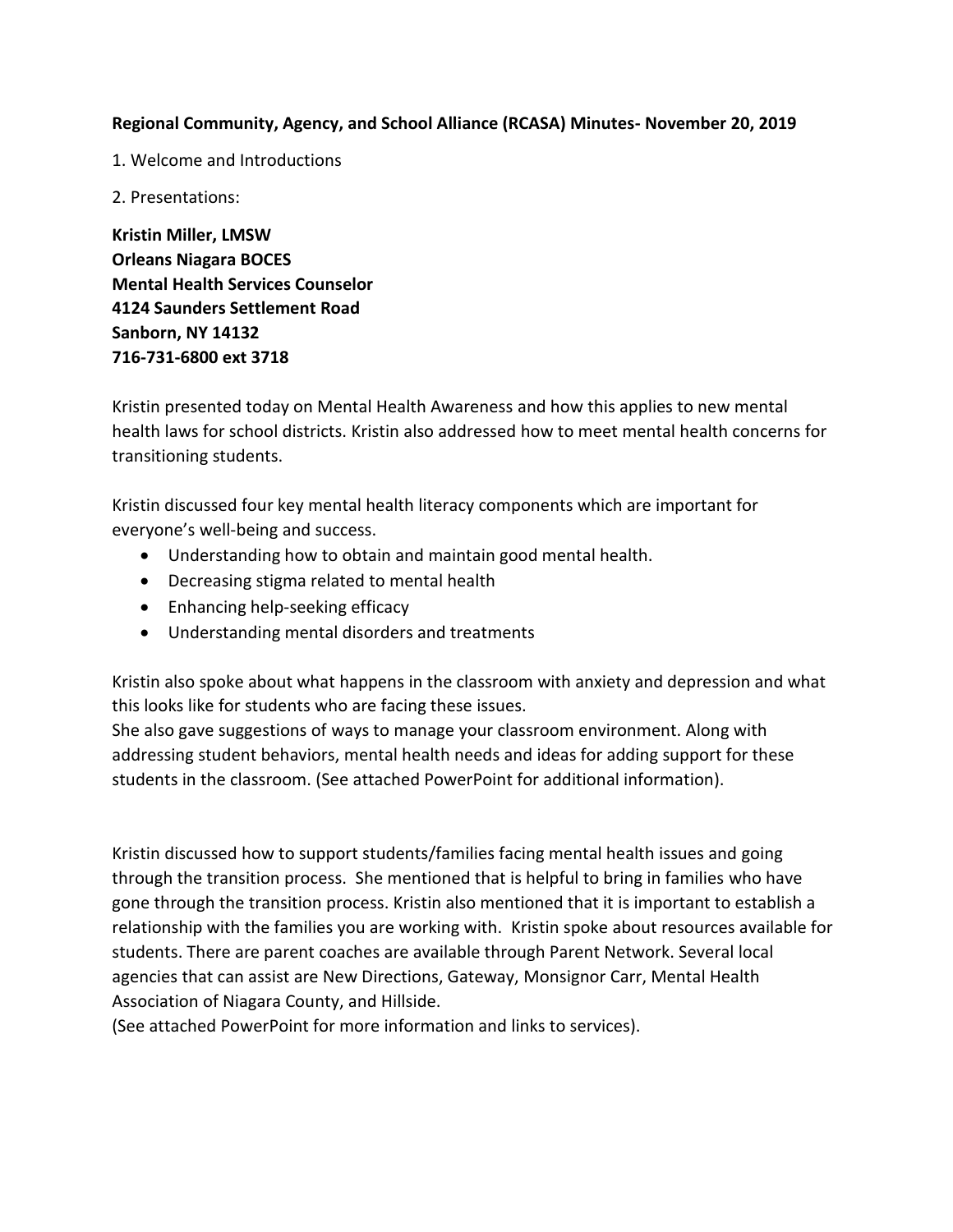**Carla McKenna Niagara Vision PROS/ Community Missions 418 Third Street Niagara Falls, NY 14302 716-205-8708**

Carla spoke about Niagara Vision PROS program which provides services for individuals with a mental health diagnosis, for age 18 or above. Services offered: community rehabilitation and intensive rehabilitation, ongoing rehabilitation, and clinical treatment with a psychiatrist and RN on staff. Transportation to this program is provided. They offer art therapy, spirituality, yoga, volunteer opportunities. PROS supports goals directed by the individual. This might include improving functioning, gaining employment, attaining higher levels of education, securing preferred housing and learning about wellness management. PROS focuses on increasing rates of integrated, competitive employment among participants.

There is no waiting list for this program. PROS is a Medicaid funded program.

**Shawna Dumphrey Community Missions Housing Intake Manager 1570 Buffalo Avenue Niagara Falls, NY 14303 716-285-3403 ext 2275**

Community Missions provides supportive, permanent, affordable, independent housing service for adults with emotional/mental illness.

The following are the main components of this service:

- Assistance in locating quality housing
- Subsidized rent
- Assurance that the housing is furnished and appropriately equipped
- Linkage and coordination with community based services
- Tenant advocacy/landlord relations
- Planned Transportation

Supportive housing is for adults 18 years of age or older with an SPMI diagnosis who desire stable housing and supports.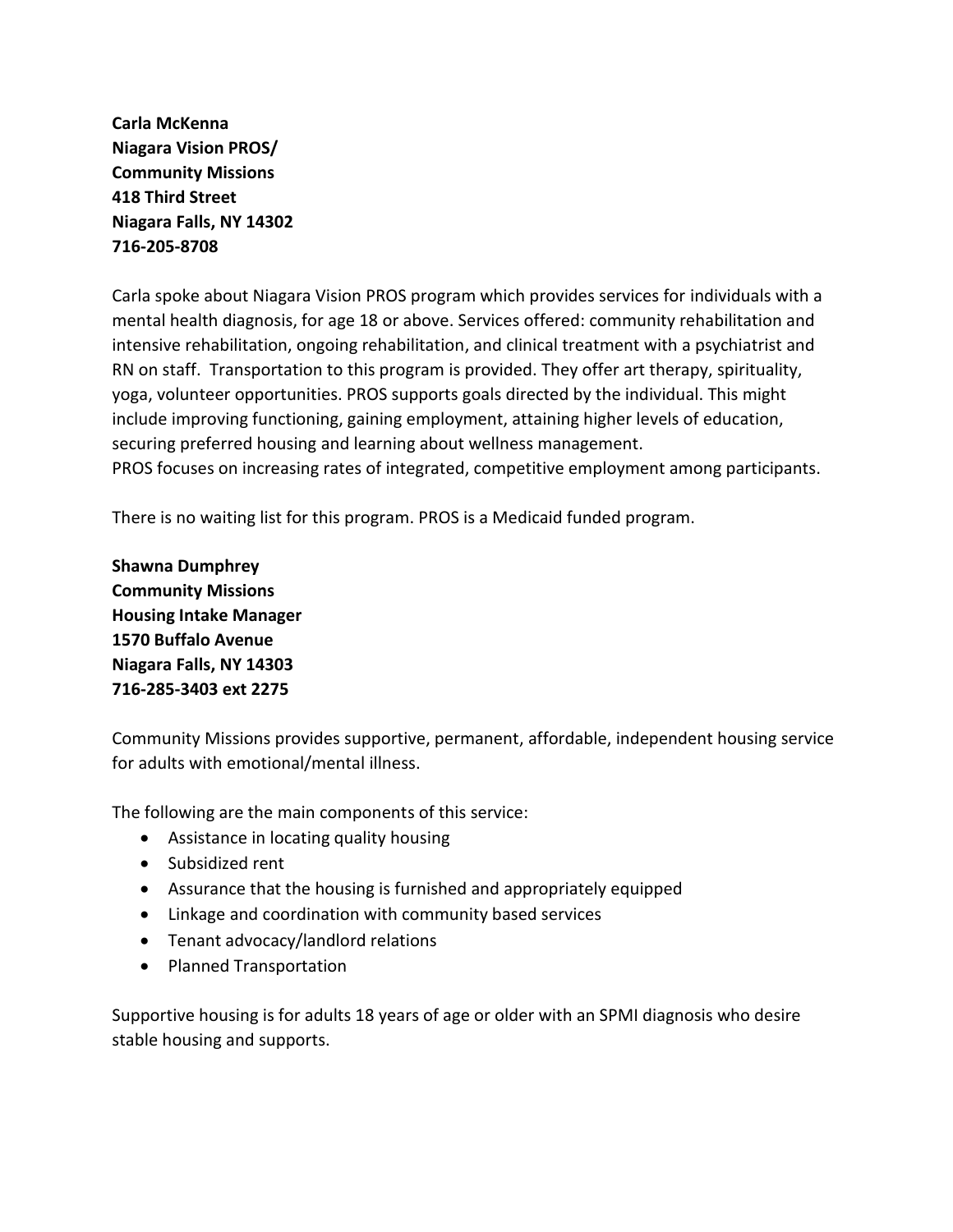Applications can be obtained by calling at 716-285-5201, or by calling the Niagara County Department of Mental Health at 716-439-7410. This services can also be accessed through Niagara Count Adult Single Point of Access (SPOA).

Shawna spoke about supported housing for individuals with licensing program/ apartments with subsidized rent. A referral to this program would need to go through SPOA.

Shawna also spoke about De Paul, they offer two sites in Niagara County for housing. (Brochure is attached).

**Shana House, LMHC Senior ACT Co-Occuring Specialist Spectrum Health and Human Services 800 Main Street Niagara Falls, NY 716-278-9649**

Assertive Community Treatment (ACT) Team is a service that provides rehabilitation and support services using a person-centered, recovery-based approach for ages 18 and above. They provide mental health treatment, health, vocational, family education, wellness skills, community linkages, and peer support are provided to individuals by a mobile multi-disciplinary team in community settings.

Shana also spoke about Family Specialist and Vocational services linkage to ACCES-VR and BOCES. There is a psychiatrist, nurse practitioner, and nurse on staff and will meet individuals in the community. Referral for ACT Team is through SPOA and the individual will need Medicaid to be eligible for this service.

## **Updates:**

**ACCES-VR**: Sarah Wolf spoke about changes in financial need with participation in their driving program. Driver evaluation and training will only be provided in conjunction with another ACCES-VR service. Also, ACCES-VR will only fund driving school during the last year of secondary school.

Sarah spoke about a sixty day timeframe that is needed to determine eligibility for services, from the time they receive applications. ACCES-VR will need documents during this sixty day period. If they cannot determine eligibility by this time, the student's file will be closed.

Pre-Employment Transition Program continues and there is no financial income level to participate. For more information, call Sarah at 716-848-8054.